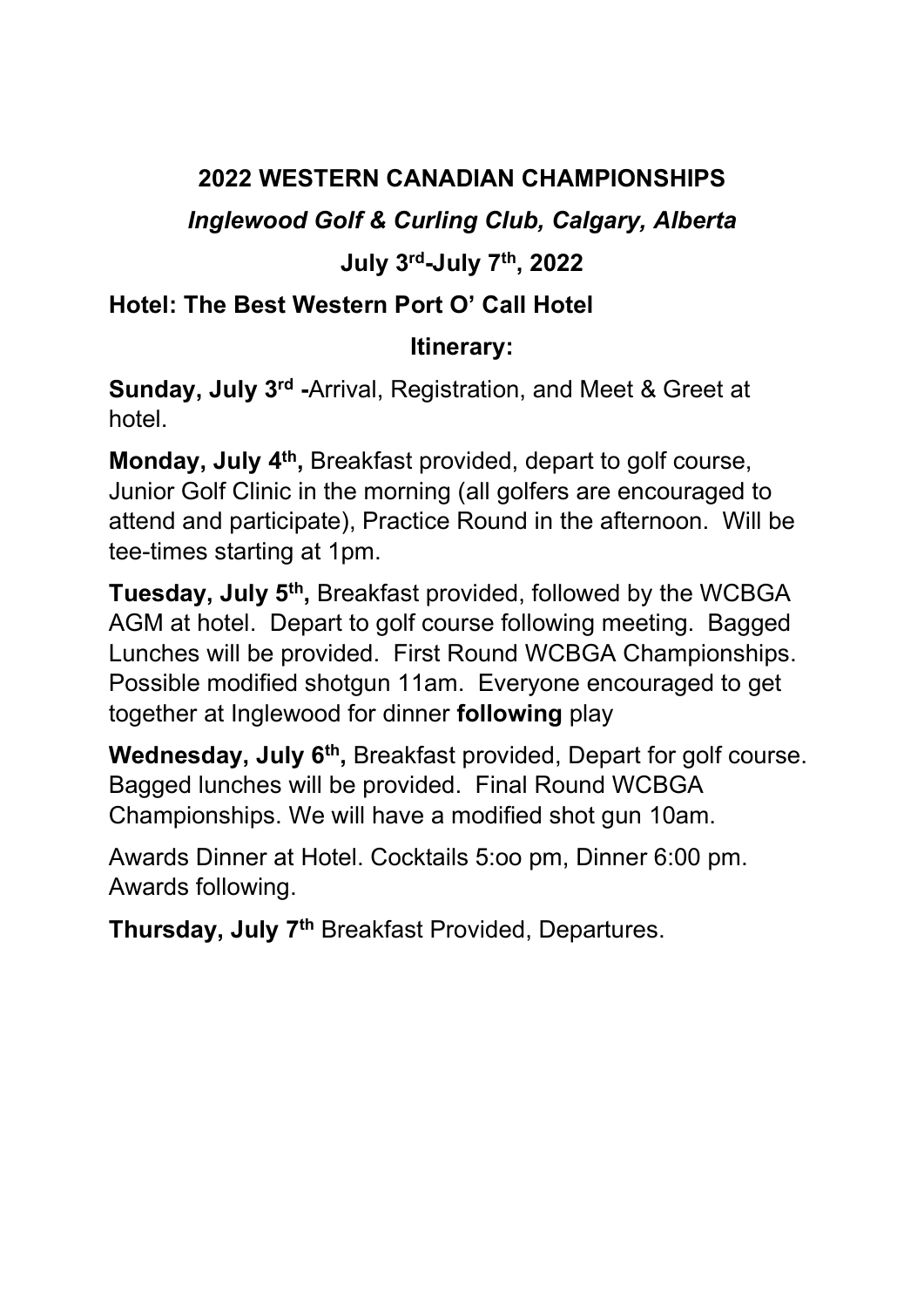#### WCBGA Championship Awards:

Prizes will be awarded in the following categories provided there are adequate participants in each category.

- Overall Low Net Stableford Champion  $1<sup>st</sup>$  and  $2<sup>nd</sup>$  Place
- Men's Low Gross B1 Division  $1<sup>st</sup>$  and  $2<sup>nd</sup>$  Place
- Men's Low Gross B2 Division  $1<sup>st</sup>$  and  $2<sup>nd</sup>$  Place
- Men's Low Gross B3 Division  $1<sup>st</sup>$  and  $2<sup>nd</sup>$  Place
- Women's Overall Low Net Stableford Champion  $1<sup>st</sup>$  and  $2<sup>nd</sup>$  place
- Women's Overall Low Gross Champion-  $1<sup>st</sup>$  and  $2<sup>nd</sup>$  Place
- Seniors Overall Low Net Stableford Champion-  $1<sup>st</sup>$  and  $2<sup>nd</sup>$  Place
- Seniors Overall Gross Champion  $1<sup>st</sup>$  Place and  $2<sup>nd</sup>$  Place

NOTE: IBGA Handicaps will be used for these Championships

#### EVENT SUMMARY

Your \$250 entry fee covers:

4 night's accommodations for player & coach 3 rounds of golf including power cart 4 Breakfast Buffets for player/coach

Awards Dinner for player/coach

2 bagged lunches for player/coach

Opportunity of prizes

Best part of the package is getting together with everyone in person after being apart for two COVID years.

NOTE: An updated and more detailed itinerary will be sent out at a later date.

# PLEASE NOTIFY US AS SOON AS POSSIBLE IF YOU MUST CANCEL!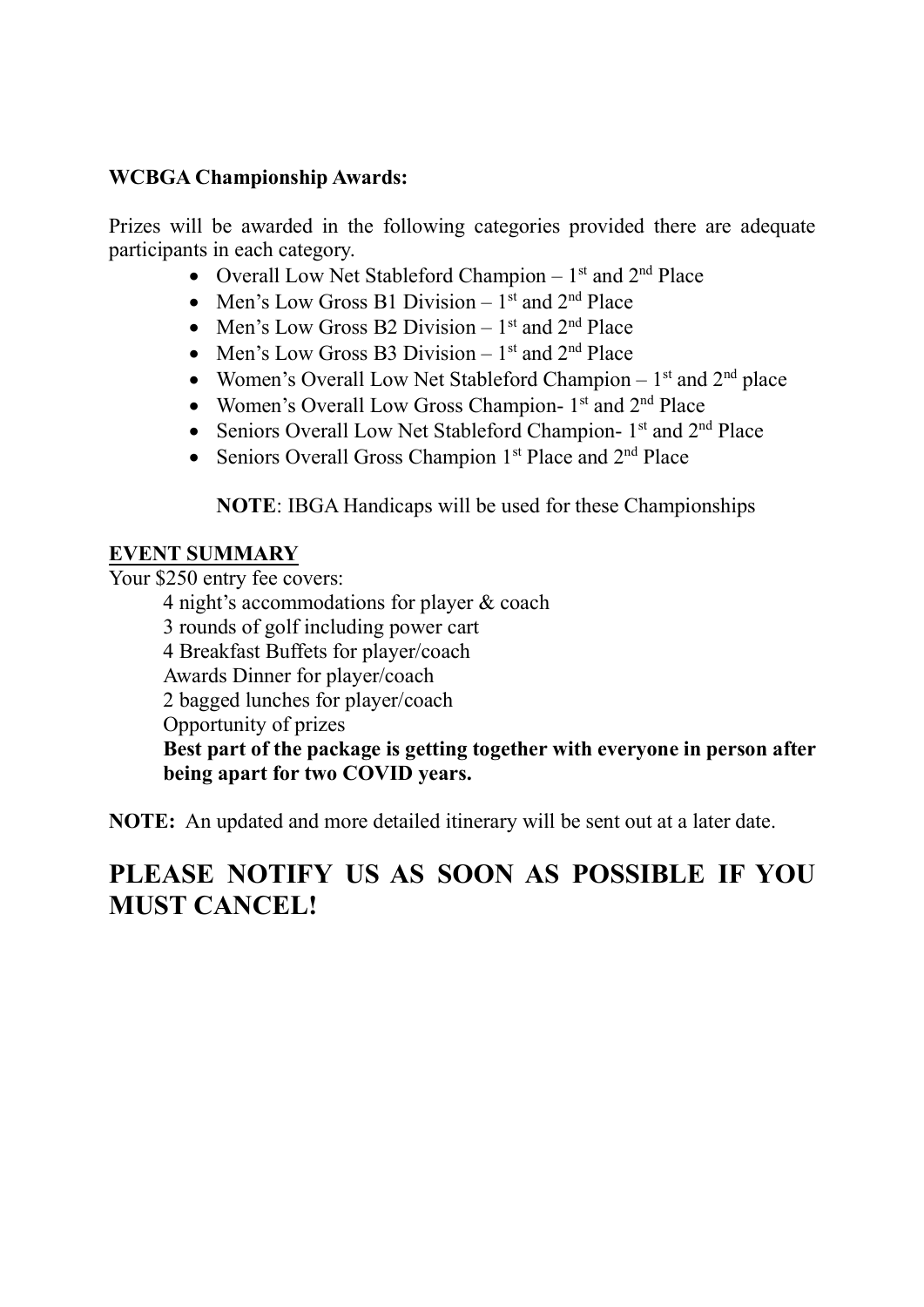# WCBGA Championships Registration Form

# Please return completed registration form & entry fee no later than March 31<sup>st</sup>, 2022

### PLAYER INFORMATION:

| Name:                                                                                                                        |  |  |
|------------------------------------------------------------------------------------------------------------------------------|--|--|
| Address: City:                                                                                                               |  |  |
| Province/State: Province/State: Postal/Zip Code:                                                                             |  |  |
|                                                                                                                              |  |  |
|                                                                                                                              |  |  |
|                                                                                                                              |  |  |
|                                                                                                                              |  |  |
| Sight Category: B1 B2 B3                                                                                                     |  |  |
| Age:                                                                                                                         |  |  |
| <b>Accommodations</b>                                                                                                        |  |  |
| <u>I/We require:</u><br>1 Double/Queen Bed_______<br>2 Double/Queen Beds________                                             |  |  |
| I/we require extra nights yes _______ No ______<br>which nights?                                                             |  |  |
| Extra Nights/Rooms are \$115 plus applicable taxes. We will book your rooms,<br>and any extra fees can be paid on check out. |  |  |
| Does coach wish to play in the practice round on July $4th$ ? Yes                                                            |  |  |

(\$40)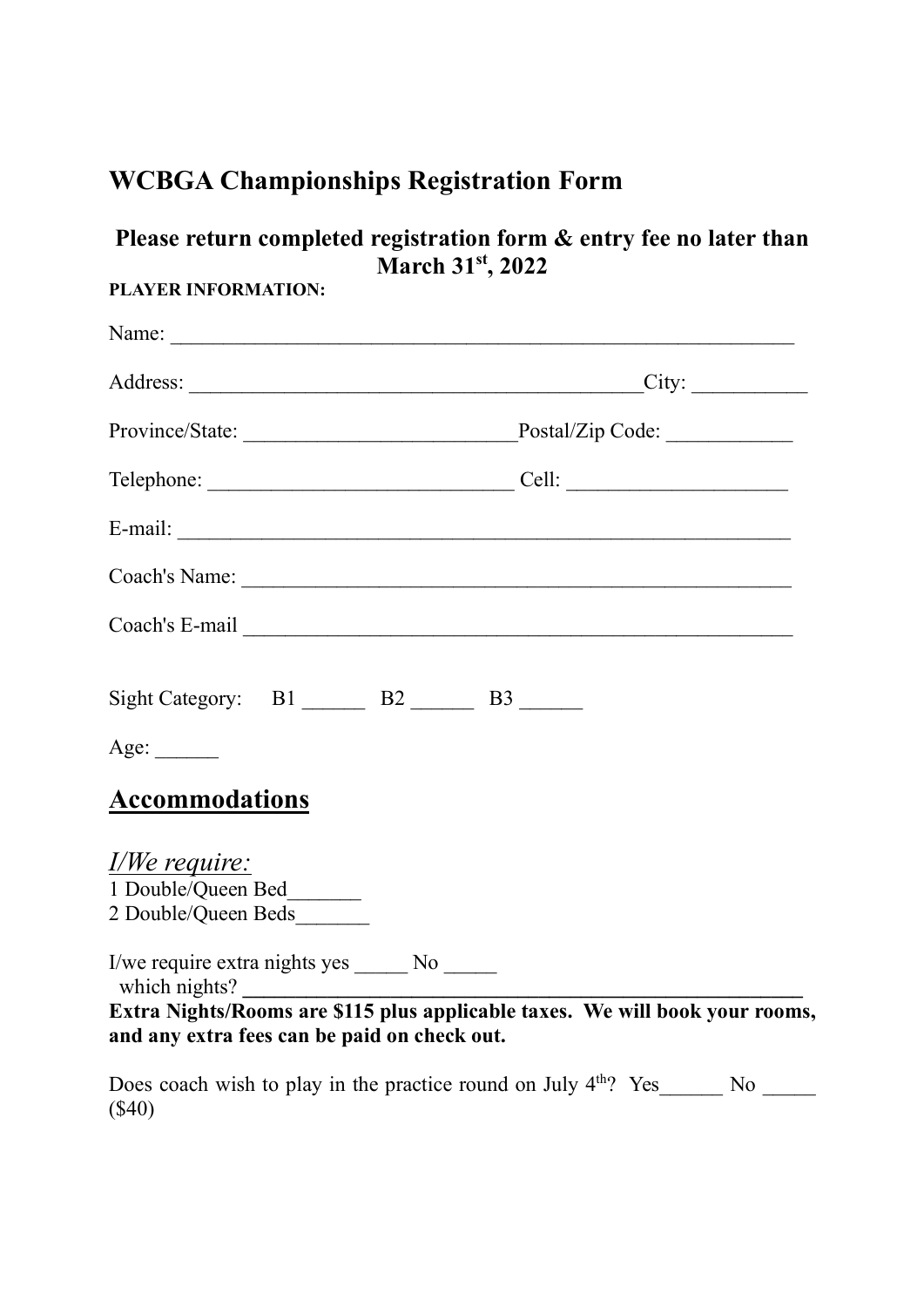Please note: Depending on fund-raising, we hope to waive the green fees for any coaches wishing to play in the practice round.

All Extra fees will be collected during the Meet & Greet-Registration Evening

Please indicate here if you or your coach have any special requests or have any dietary requirements? Any requests, please indicate. We may not be able to accommodate, but we will try our best!

 $\_$  , and the contribution of the contribution of  $\mathcal{L}_\mathcal{A}$  , and the contribution of  $\mathcal{L}_\mathcal{A}$  $\_$  , and the contribution of the contribution of  $\mathcal{L}_\mathcal{A}$  , and the contribution of  $\mathcal{L}_\mathcal{A}$  $\_$  , and the contribution of the contribution of  $\mathcal{L}_\mathcal{A}$  , and the contribution of  $\mathcal{L}_\mathcal{A}$ 

### TRANSPORTATION:

I will require transportation to and from the Calgary Airport Yes No If Yes, and you have flight details, PLEASE provide them above in the "requests" section.

Can you provide transportation Yes No  $\qquad$  ? If YES, how many people can you transport daily?

If you require our help with transportation, please let us know as soon as possible your arrival and departure dates and times so arrangements can be made to pick you up and deliver you back to the airport.

I accept the conditions of this entry as set forth in the information letter provided.

COVID 19 Vaccination Requirement: In Alberta, you and your coach will be required to show proof of your COVID 19 vaccination status. Only fully vaccinated individuals will be allowed to participate. Fully vaccinated is defined as having received the COVID 19 vaccination types and numbers as required by your medical governing body in your place of residence.

Player Vaccination Status Fully Vaccinated Yes \_\_\_\_\_, No \_\_\_\_\_\_ Coach Vaccination Status Fully Vaccinated Yes for the No

Signature Date:

Make checks or money orders payable to Western Canadian Blind Golf Association \$250 (Canadian Funds) All checks must accompany this form.